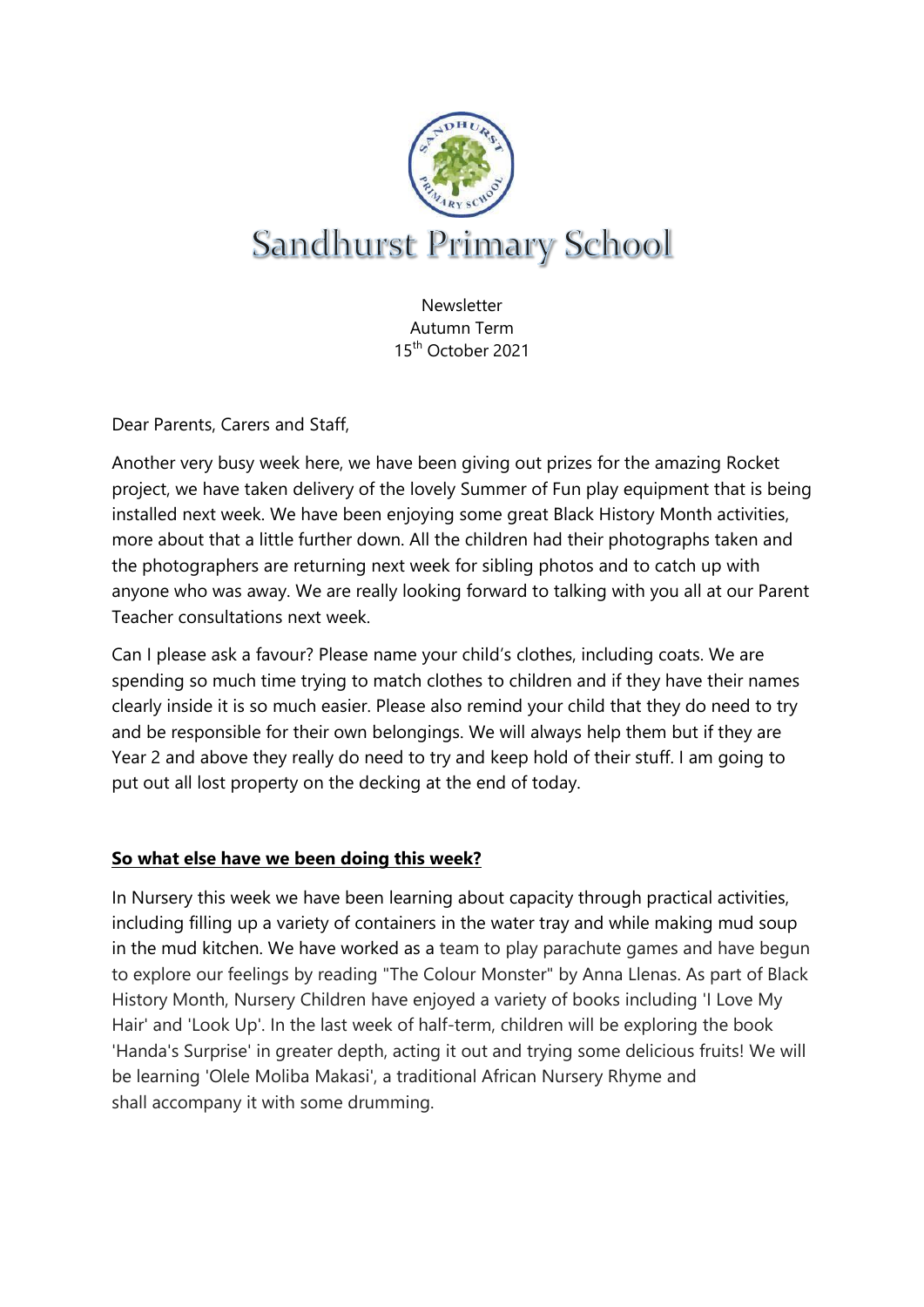This week Reception have shared the wonderful book called 'I am Enough' and they have been talking about why they are all unique and special. Sun, Moon and Star class have been busy making bats with googly eyes inspired by our story 'Lullabyhallaballoo'. They have been enjoying 'Oi Dog' and a range of rhyming stories which are encouraging them to become more confident in their abilities to find rhyming words. In maths, they have been weighing a variety of vegetables and pumpkins and comparing their weight.

In Year One this week the children have experienced Victorian School. We have been learning all about what school was like in the Victorian times and comparing things that are old and new. In maths we have been working really hard to perfect our number formation, we have used car tracks, rice, sand and tracing paper to practice. In PE we have been focusing on our balancing skills and working together as a team.

This week Year 2 have been comparing their day to a child's in Kenya and writing letters. In Maths we have been comparing amounts using key symbols and representing numbers using a range of mathematical equipment.

Year 3 have been consolidating their addition and subtraction knowledge in maths this week. In English, we have been acting out ways to survive in the Stone Age. We made our own survival packs and then wrote our own survival guides. In Science, we have been comparing rocks and learning about the different types of rocks. In whole class reading, we have been practicing retrieving key information from non-fiction books about the Stone Age. In PE, we are working on the Real PE personal cog and have been challenging ourselves to persevere through relays. We also thought about times we have been in each of the Zones of Regulation and what behaviours we would expect to see from someone in each of the Zones.

This week in maths Year 4 have been subtracting four digit numbers using more than one exchange. In English we have been working towards writing a scrap yard poem by identifying and using verbs, adverbs, nouns, onomatopoeia and similes. In Science we have been planning and designing our own musical instruments to show how pitch and amplitude can be changed.

In Maths, Year 5 have been looking at different ways to collect and present data. They have constructed bar charts and answered questions about data on a line graph. In English, the children first used pictures to plan the story of Isis and Osiris and then used powerful vocabulary retell the story in their own words.

Year 6 have been learning about multiples, primes and factors in maths. They have been doing persuasive letter writing to Budi, a character from their class book, 'Kick'. They have also been creating their own posters based on Black Lives Matter using collage. I have attached an example to show you.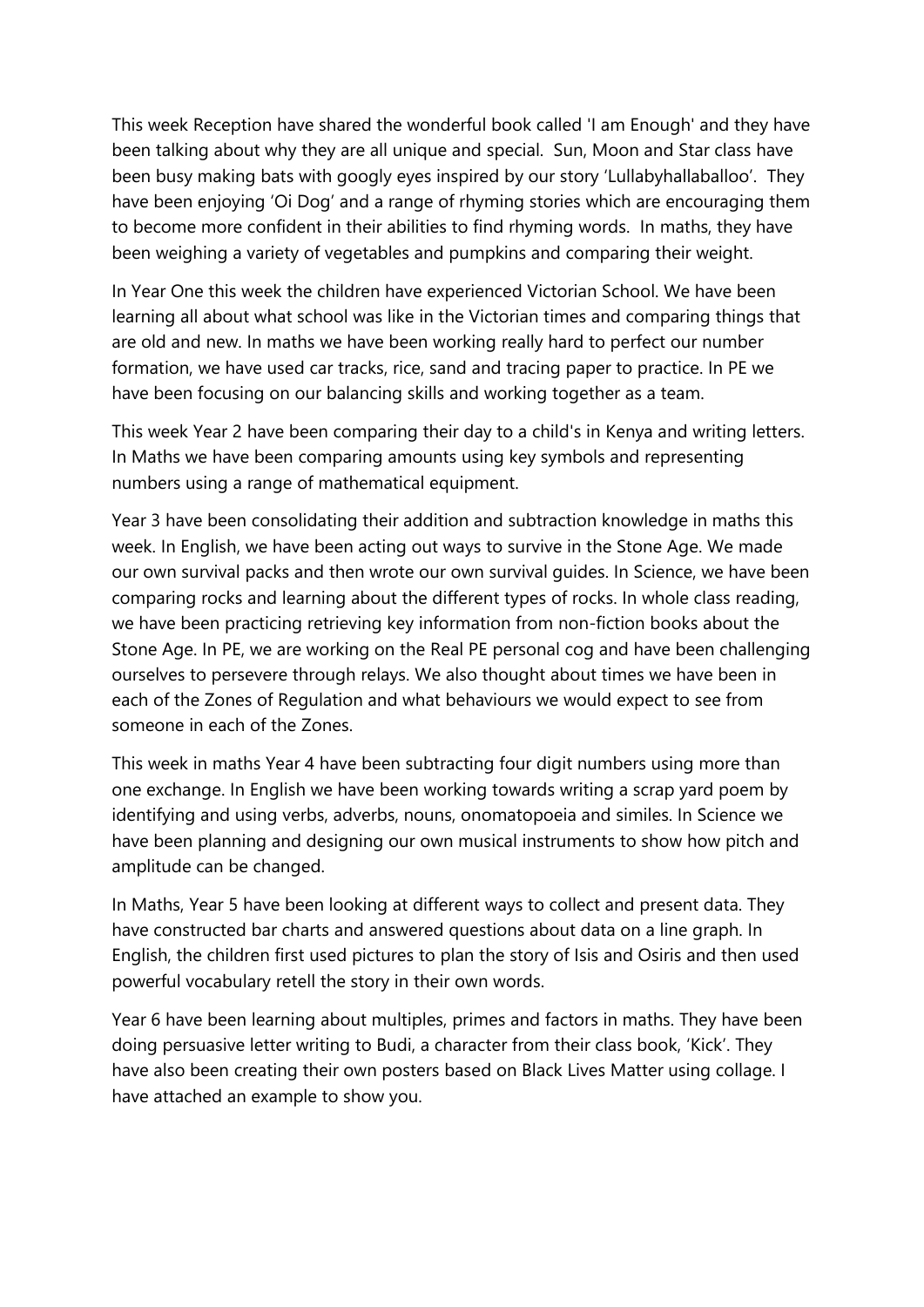#### Black History Month

There is a lot going on in school to celebrate and support children's understanding of this important event.

Children in the upper and lower school have enjoyed Black History Month assemblies examining its importance and significance. There is a focus across the school on looking at information books featuring significant black individuals, past and present and sharing stories with black central characters and by black authors.

There is ongoing classroom learning as part of topics and stand-alone activities in all year groups. This may be linked to Black History Month or part of the larger inclusive and representative curriculum that drives learning over the year.

Next week KS2 will all be working with the black author and lecturer Sofia Akel, she will be leading assemblies and workshops on the theme of 'Proud to be Me'.

Look out for the whole school half term learning next week; a project based around 'Proud to be Me'. Work will be shared by the children in assemblies and become part of a whole school Black History Month display.

## **Free School Meal Vouchers for Half-term**

I am delighted to say, that despite saying there would be no more holiday free school meal vouchers, we have been informed that the local authority will be funding vouchers. If you are in receipt of FSM you will receive an email next weekend (23/10/21) from evouchers.com. If families haven't yet applied for free school meals, you should apply to [https://lewisham.gov.uk/myservices/education/student-pupil-support/free-school](https://lewisham.gov.uk/myservices/education/student-pupil-support/free-school-meals-and-extra-support-for-your-child)[meals-and-extra-support-for-your-child](https://lewisham.gov.uk/myservices/education/student-pupil-support/free-school-meals-and-extra-support-for-your-child) ASAP to check and then you can be added to our school voucher distribution list for half-term (£15.00 per week per child).

## **Christmas Card Design Project**

This term we have decided to participate in a 'Christmas Design Project' run by Cauliflower Cards. The project aims to encourage pupils' creativity and design skills whilst also raising funds for our school. This year we are going to run this as a home learning project so your child/children can all take part in creating a wonderful festive design. Should you want to be involved, your child can create his/her own Christmas design which can be professionally printed to produce personalized Christmas Cards, Gift Labels, Wrapping Paper and/or Mugs. Not only would it be very exciting for your child to see his/her work as a finished printed product, the cards themselves are great for sending a more personal greeting to friends and family at Christmas and the Mugs are great for gifts!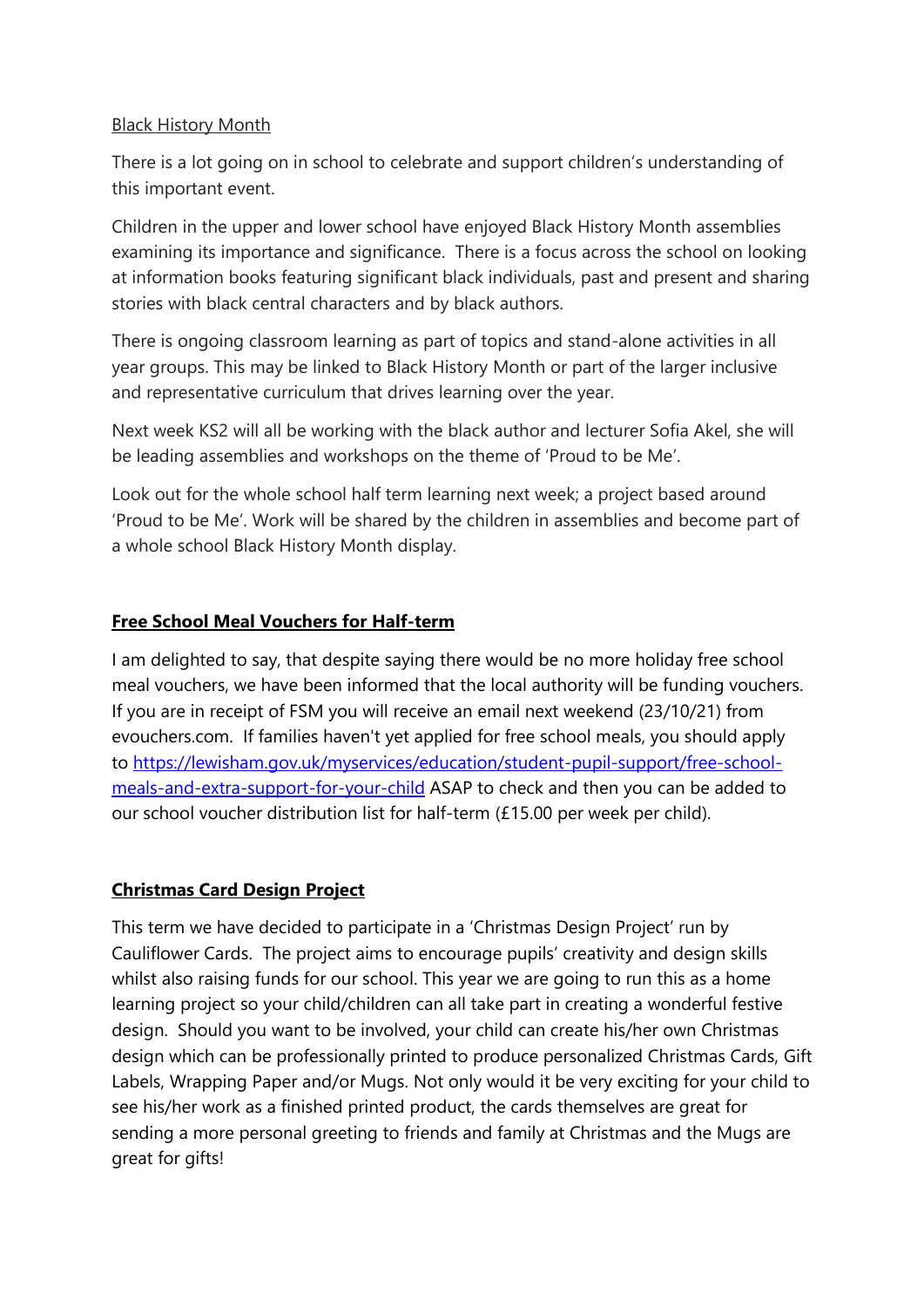Orders and payment must be made online using the unique code located at the top of the pupil order form. (The forms will come home on Monday) Please refer to your order form for further instructions. Each order form must be unique so please do not photocopy the form for other members of your family you can get extra copies from the school.

**All artwork where orders have been placed must be returned to school by Friday 5 th November as the artwork is being collected on Tuesday 9th November** 

**Online orders must be placed by Tuesday 9th November at the latest. Orders placed after this date will mean you will need to pay P & P and the school will miss out on any small commission made from the products.** Cards will be delivered by the beginning of December

<https://www.cauliflowercards.co.uk/christmas-artwork-guidelines>

## **Street Trees**

If you are already watering a street tree, firstly- thank you very much! Secondly would you be able to email me (sl\_williamson@outlook.com) and let me know which tree it is. If anyone would be happy to water a tree please also email me. There are only a couple of weeks left of watering this year. Thank you.

# **The Ahoy Centre**

We have made fantastic use of the Ahoy Centre over many years, sending some of our children sailing on the River Thames. It is an amazing place and they have asked us to share their plea with you.

Following an application earlier this year, Persimmon Homes South East is backing The Ahoy Centre to be a prize winner at a special event later this year, where cash awards of £100,000, £50,000 or £20,000 will be made to those with the most online votes.

So I am asking everyone to pull together to get us in the running for this amazing prize. Do you think it would be possible for your school to have this in your newsletter, tell your friends, share it on school social media. Please, please every vote counts for us and we will be very grateful for your help.

Online voting opens on **Monday 11 October** and runs until midnight on **November 19** and we will be communication the news as far and wide through AHOY's database but in the meantime can I ask you to: